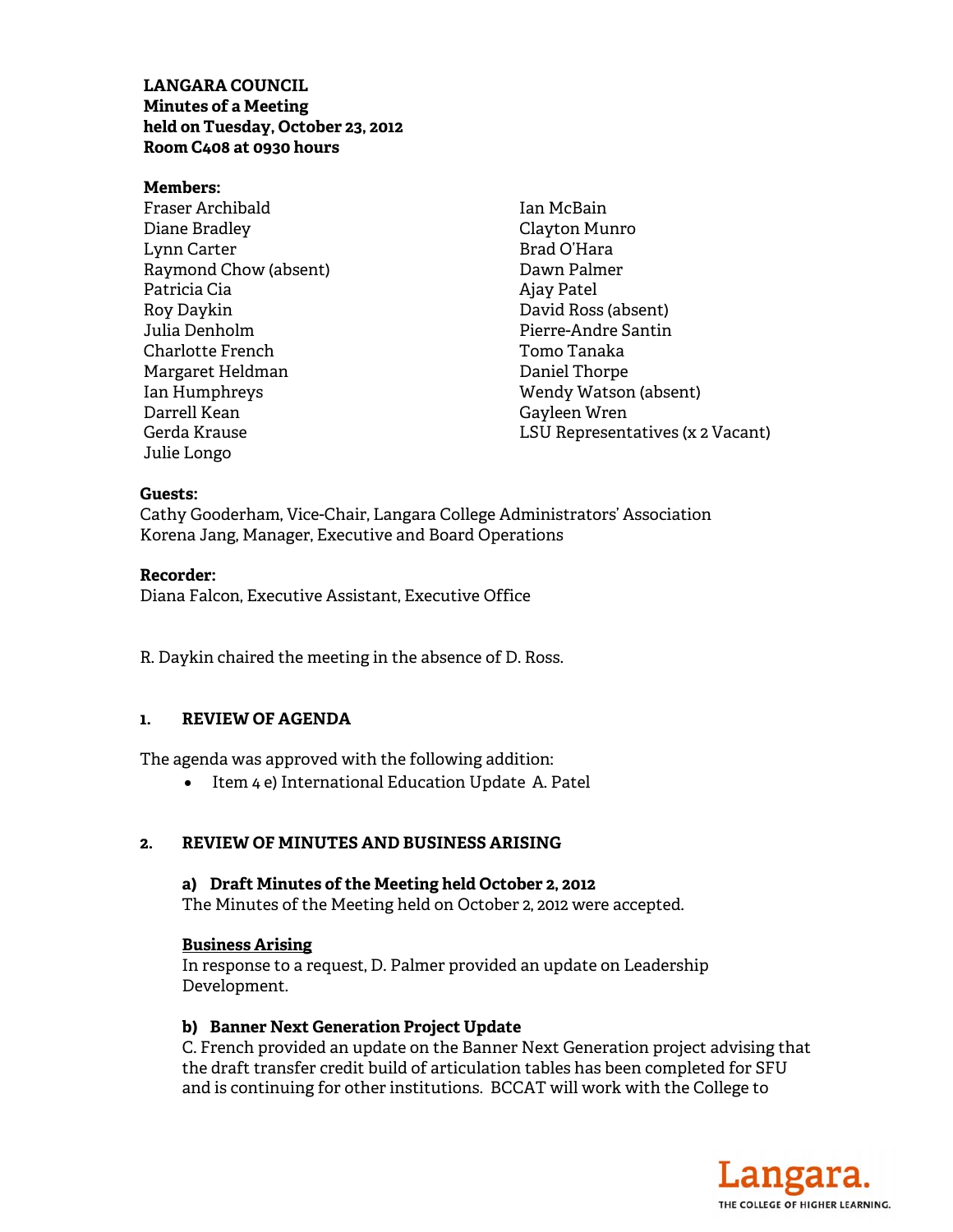implement transfer tables institution by institution. She noted there will be a mini-workshop for Chairs in early November to distribute reports and answer questions using SFU as a pilot institution.

# **3. CURRICULUM ITEMS**

### **a) Education Council Meeting held on September 18, 2012**

G. Krause referred to the summary report of the Education Council meeting held on September 18, 2012 and highlighted the name change of Human Kinetics to Kinesiology and a new course in High Performance Strength & Conditioning.

G. Krause highlighted the timeline for student access to new program information on the website.

The Education Council summary report for September 18, 2012 was received for information.

# **4. FOR INFORMATION**

## **a) Respectful Workplace and Upcoming WorkSafe Legislation**

D. Palmer noted that prior to Bill 14 employees were eligible to claim compensation for mental stress in an acute or traumatic event only. Revision to Section 51 of the Workers Compensation Act, after the second reading of this legislation, includes the wording "including bullying and harassment arising in and out of the course of the worker's employment."

The Occupational Health and Safety division will be developing regulations to deal with workplace harassment and bullying which will impose sanctions on employers who do not create policies to address a respectful workplace. In order to stay ahead of this legislation and take a leadership role in post-secondary regarding a respectful workplace, D. Palmer highlight proposed changes to Policy B3002 – Code of Conduct. She noted that a focus group has been formed to review and approve the development of three separate policies: Student Code of Conduct; Respectful Workplace, and Campus Security.

D. Palmer provided an update on the Respectful Workplace policy noting that it has been reviewed in conjunction with human rights and current collective agreement language. Revisions will be brought back to the working group for discussion. The Respectful Workplace Program will include the policy, a brochure and flyer on tips to creating a respectful work environment using the RESPECT acronym.

The program launch is scheduled towards the end of 2012.

# **b) "Best Decorated Department" Halloween Contest - Update**

D. Palmer noted that approximately 11 departments are participating in the "Best Decorated Department" Halloween contest. Judges will begin touring departments beginning at 12:00 Noon and children from the daycare will also visit.